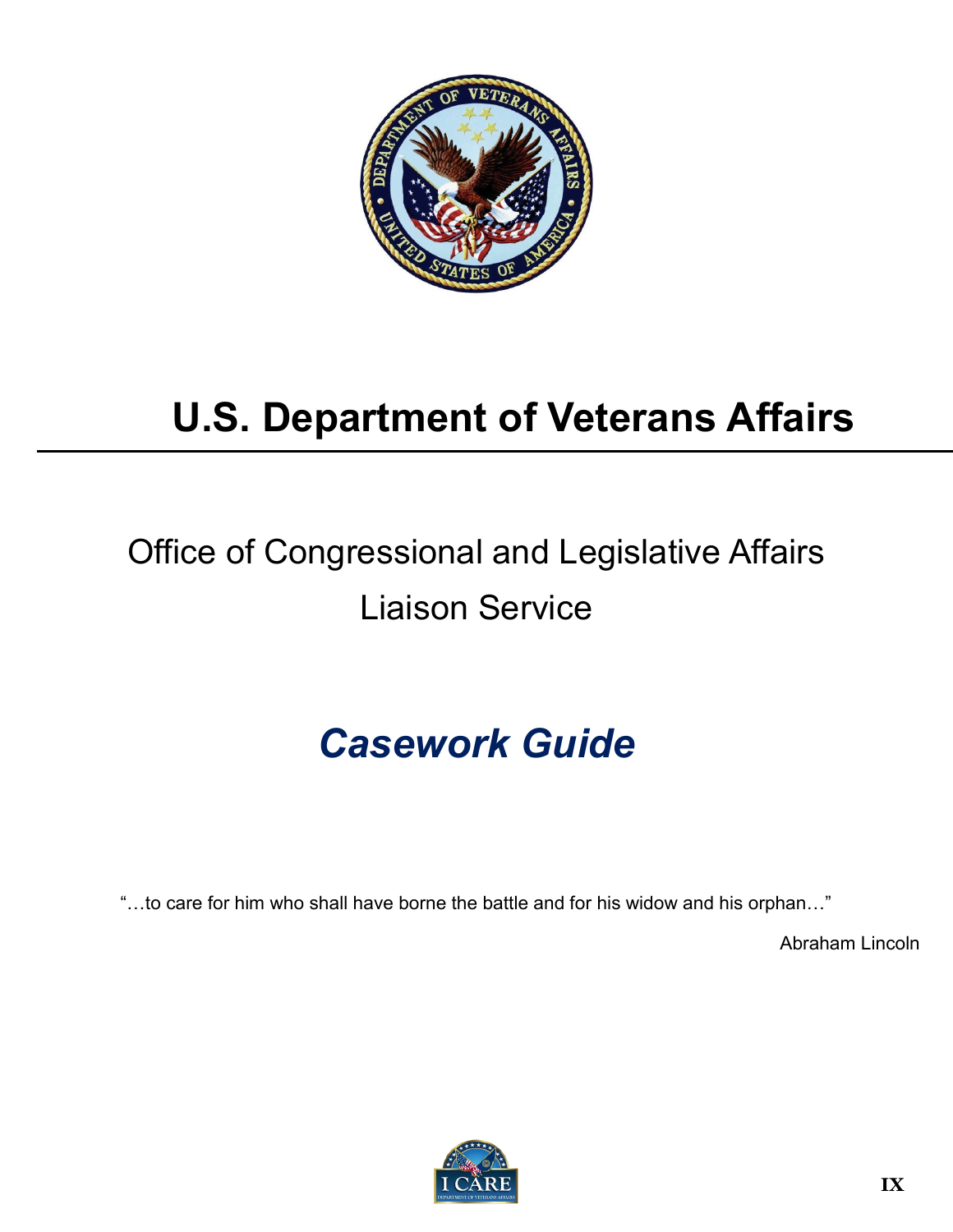## **Table of Contents**

### **Page 3**

Introduction Congressional Liaison Service Locations & Contact Information

#### **Page 4**

How Can the VA Congressional Liaison Service Help Your Office

#### **Page 5**

What Veteran Issues Are Not Administered By the Department of Veterans Affairs?

### **Page 6**

Written Inquiries

- ‒ How Written Casework Inquiries Are Processed
- ‒ How to Prevent Unnecessary Delays

#### **Page 7**

Telephonic Inquiries

- ‒ How Telephonic Casework Inquiries Are Processed
- ‒ Response Time
- ‒ What does a caseworker do if they haven't received a response within the estimated time given by the Congressional Liaison Representative (CLR)?
- ‒ How to Prevent Unnecessary Delays

## **Page 8**

Additional Resources

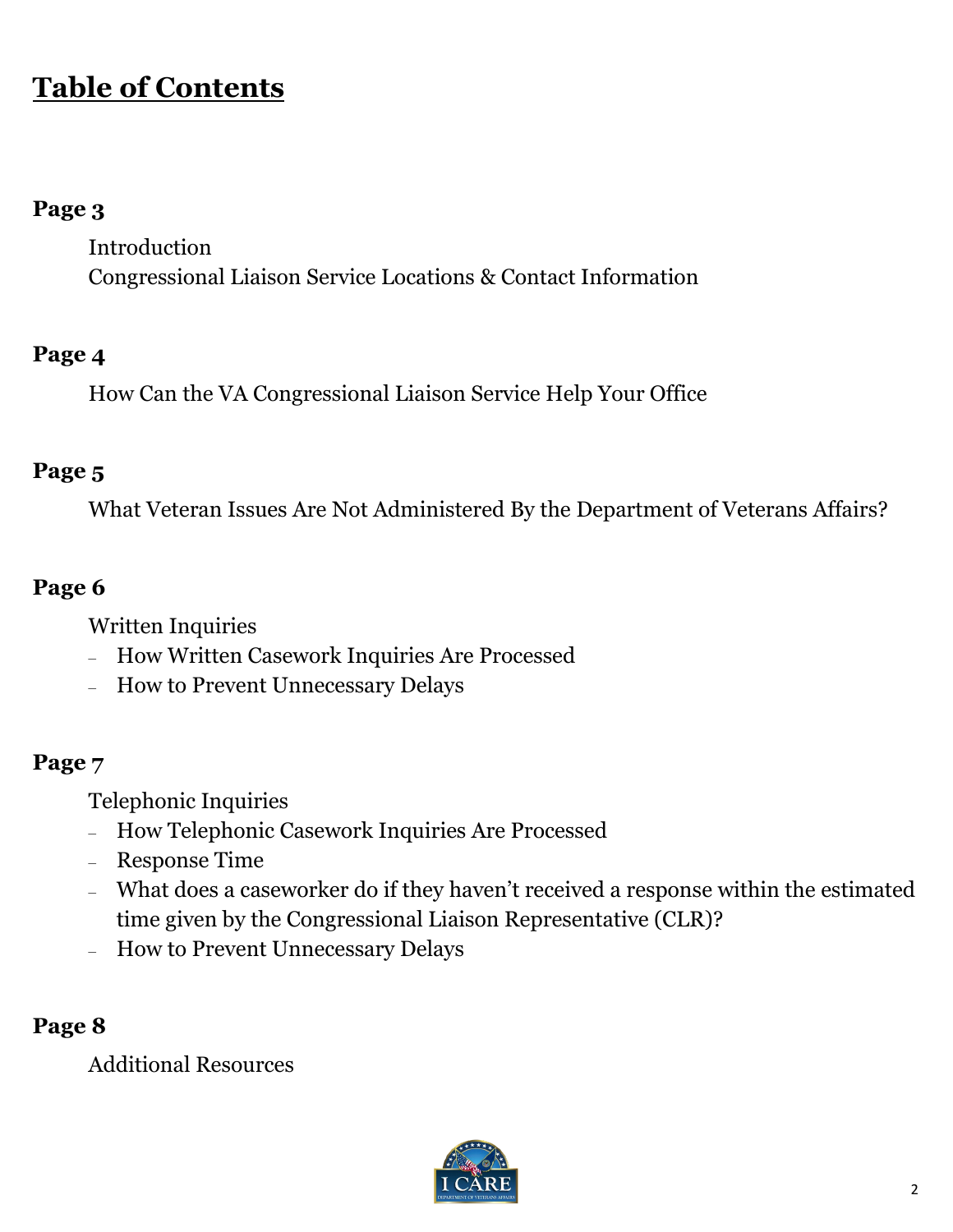## **Introduction**

 The Department of Veterans Affairs (VA) maintains a presence on Capitol Hill to provide a convenient on-site location where Members can obtain assistance on casework and other VA-related issues for their veteran constituency. The Congressional Liaison Service (CLS) offices are located in the Russell Senate Office Building and the Rayburn House Office Building.

The Senate Liaison Service was commissioned by Congress on December 10, 1922 and the House Liaison Service was commissioned on February 13, 1925. These offices were brought under the jurisdiction of the Department of Veterans Affairs in 1930 and remain so today.

I hope that you will find this Guide helpful. The goal of the CLS is to provide your office with prompt, efficient, and professional service and I invite you to contact us whenever you can use our assistance.

Dr. Ron Maurer Director

#### **Congressional Liaison Service Office Contact Information**

**Hours of Operation:** Monday - Friday 8 a.m. - 5 p.m. **Director:** Dr. Ron Maurer **Assistant Director**: Annmarie Amaral

#### **Senate Office:**

**Room 189** VA Congressional Liaison Service Russell Senate Office Building Washington, DC 20510

Fax: Phone: E-mail: (202) 224-5351 (202) 453-5218 [OCLA-CLS@va.gov](mailto:OCLA-CLS@va.gov) 

#### **Senate Liaison Representative**

Stuart Weiner – Stuart. Weiner@va.gov

#### **House Office:**

**Room B328** VA Congressional Liaison Service Rayburn House Office Building Washington, DC 20515

Fax: Phone:  $E$ -mail: (202) 225-2280 (202) 453-5225 [OCLA-CLS@va.gov](mailto:OCLA-CLS@va.gov) 

#### **Senate Liaison Representative**  House Liaison Representatives

Tasha Adams – <u>Tasha.Adams@va.gov</u>  $Rick Armstrong - Richard.Armstrong@va.gov$ Gloria Galloway – [Gloria.Galloway@va.gov](mailto:Gloria.Galloway@va.gov) 

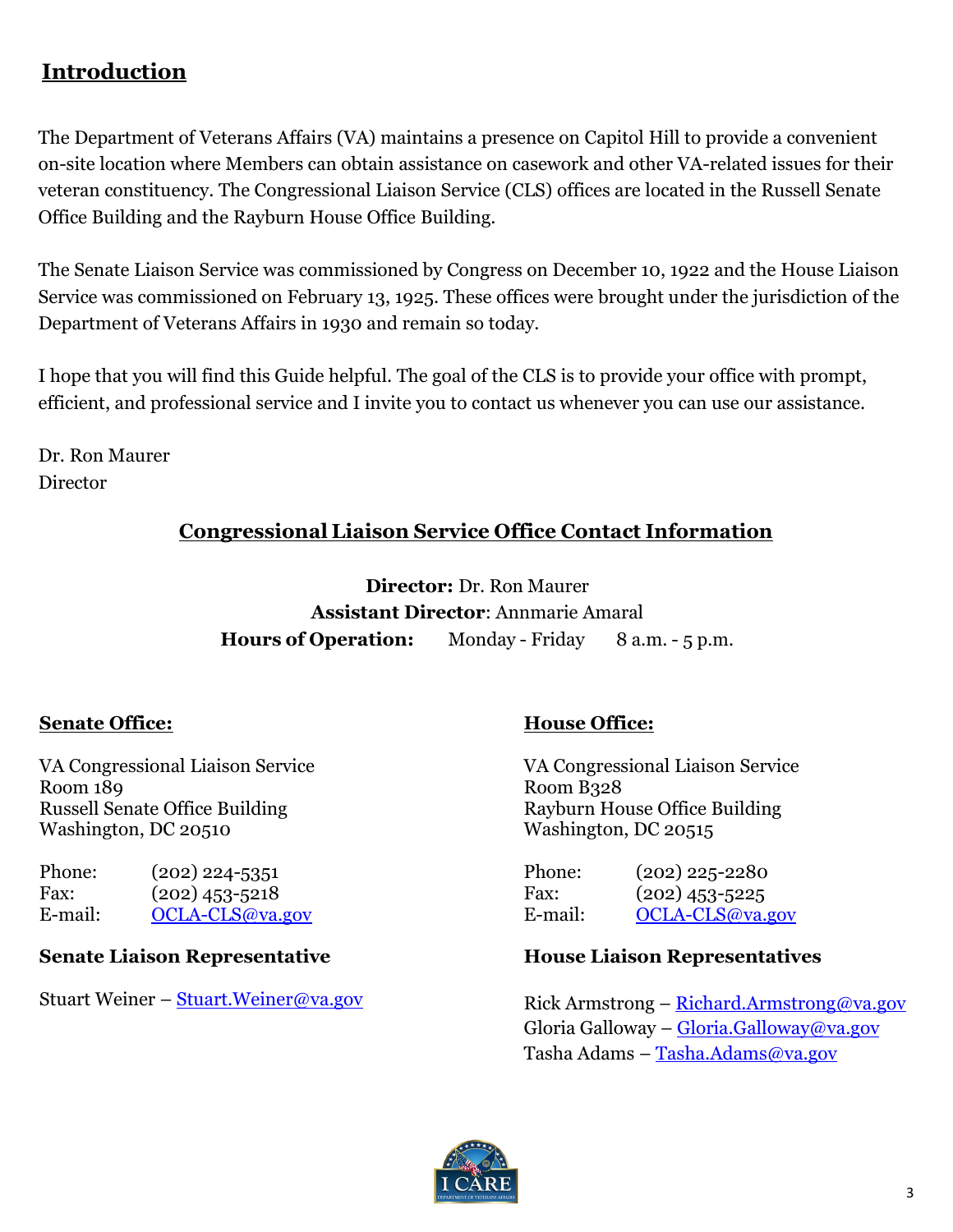## **How Can the VA Congressional Liaison Service Help Your Office?**

The CLS offers assistance on a wide range of issues important to your constituents to include:

- Compensation and pension benefits
- Survivor benefits
- Medical treatment for Veterans and dependents
- Life insurance benefits
- Educational benefits
- Vocational rehabilitation and employment benefits
- Burial and death benefits
- Headstone and memorial marker applications
- Presidential Memorial Certificates
- VA forms and publications
- Locating Veterans
- Doing business with VA
- Purchasing a home or VA-acquired property
- VA employee questions regarding employment
- VA policies, regulations, and legislation
- Statistical data concerning Veterans, VA programs, and expenditures
- Briefings Congressional Liaison Service personnel can brief caseworkers on services available through our office as well as on certain programs and benefits administered by our agency.

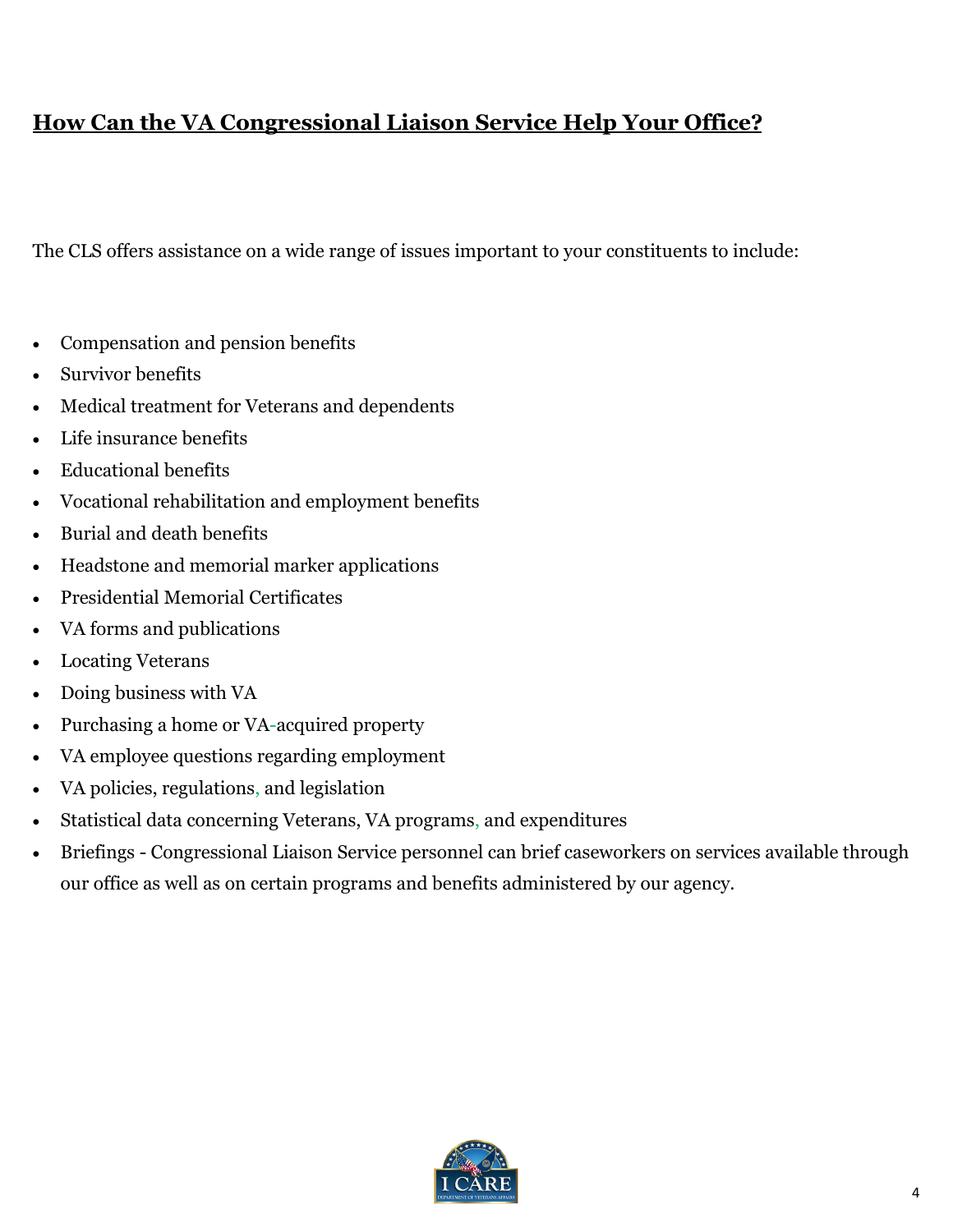## **What Veteran Issues Are Not Administered By the Department of Veterans Affairs?**

| <b>Issue</b>                                                                          | <b>Responsible</b><br><b>Agency</b>                                                               |
|---------------------------------------------------------------------------------------|---------------------------------------------------------------------------------------------------|
| <b>Arlington National Cemetery</b>                                                    | Department of the Army                                                                            |
| <b>Combat-Related Special Compensation</b>                                            | Department of Defense (Branch of Service)                                                         |
| <b>Concurrent Receipt</b>                                                             | Department of Defense - Defense Finance and<br><b>Accounting Service (DFAS)</b>                   |
| Discharge upgrade                                                                     | Department of Defense (Branch of Service)                                                         |
| <b>Employment and Training</b>                                                        | Department of Labor - Veterans' Employment<br>& Training Service (VETS)                           |
| Military medals<br>Military records<br>Military discharge documents (DD-214)          | National Personnel Records Center (NPRC)<br>Online access: http://vetrecs.archives.gov/           |
| <b>Small Business Loans</b>                                                           | <b>Small Business Administration</b>                                                              |
| <b>Survivors' Benefits Program</b>                                                    | <b>Department of Defense</b>                                                                      |
| TriCare                                                                               | <b>Department of Defense</b>                                                                      |
| <b>Veterans Preference</b>                                                            | Office of Personnel Management (OPM)                                                              |
| Vietnam Memorial Wall                                                                 | Department of Defense: Compiles the<br>casualty list<br>National Park Service: Maintains the Wall |
| Records destroyed in the 1973 fire at the<br><b>National Personnel Records Center</b> | <b>National Personnel Records Center</b>                                                          |

Directory of Veteran Service Organizations: <http://www1.va.gov/vso/index.cfm>

*This directory is published annually and lists Veteran Service Organizations (VSOs) as well as State, Commonwealth, and Territorial Directors of Veterans Affairs.* 

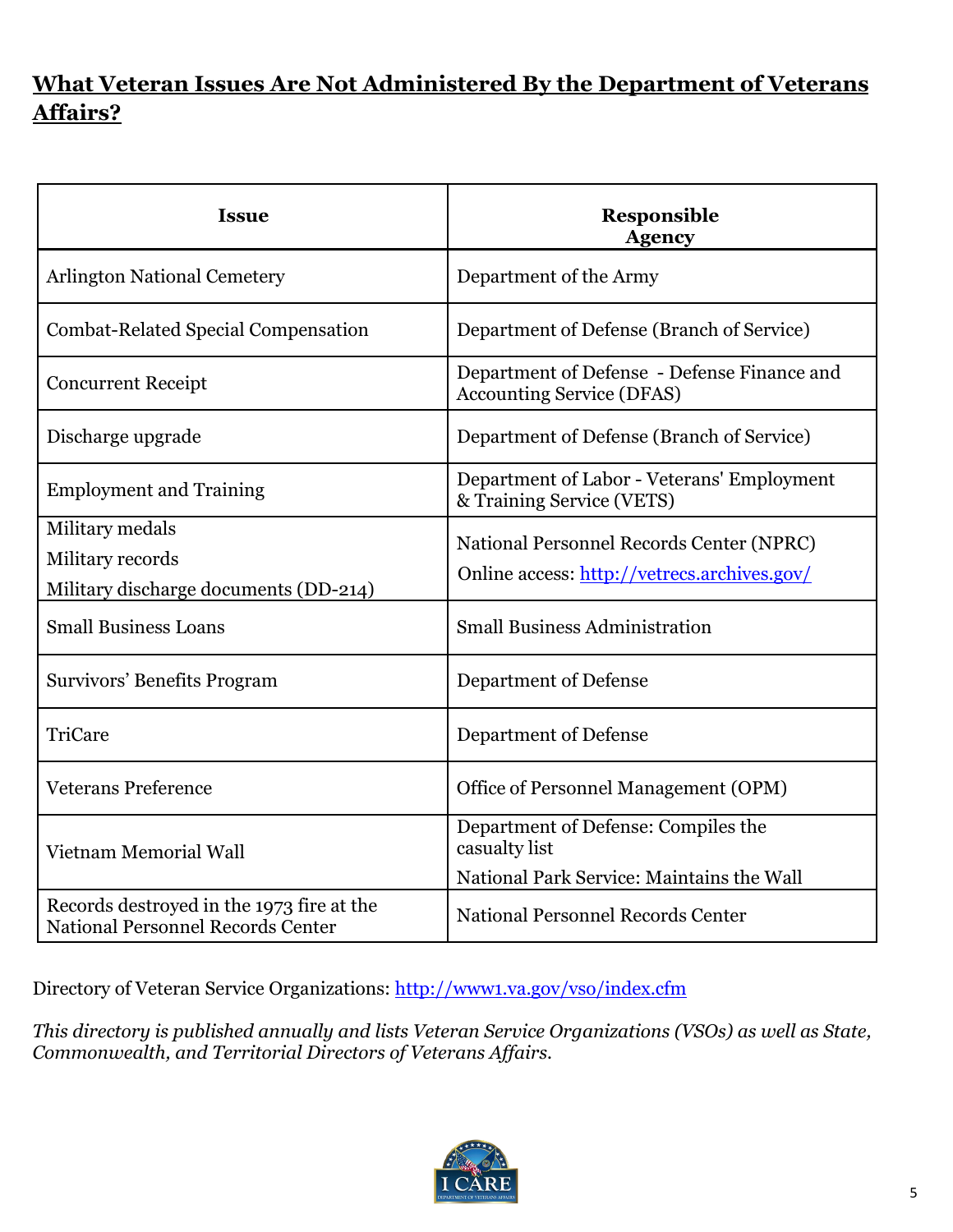## **Written Inquiries**

#### **How Written Casework Inquiries Are Processed:**

1. Letters can be faxed, mailed, or e-mailed to the CLS.

 *Please note – All correspondence sent by traditional mail is subject to security screening and the decontamination process which will delay receipt. Please fax all inquiries requiring immediate attention.* 

- 2. CLS sends the Member office a letter acknowledging receipt of the inquiry.
- 3. CLS assigns the inquiry to the appropriate VA office to obtain the response.
- 4. The assigned office's response is directed to the Member or the constituent if requested by the caseworker and when deemed appropriate.
- 5. VA retains a copy of the response for record.

#### **How to Prevent Unnecessary Delays:**

- 1. Make certain that all names on the correspondence are legible.
- 2. Confirm that all enclosures referred to in the letter are included. If enclosures are not included, it's helpful to provide an explanation as to why they are not.
- 3. Include a privacy release from the Veteran authorizing access to and release of information from his/her VA file. The privacy release will authorize VA to give information to the Member. VA will not release information to a third party (spouse, family member, friend, etc.) without the expressed consent of the Veteran.
- 4. Entitlement to VA benefits is based on the Veteran's service and the VA file is established under the veteran's name. Therefore, any related correspondence should include the following information:
	- a. The Veteran's full name
	- b. The Veteran's VA claim number or Social Security number
	- c. The name of the VA medical center where treatment has been provided, when appropriate
	- d. The Dependent's name, when appropriate
	- e. When the Veteran's VA claim number or Social Security number is not available, other pertinent information should be provided, such as date of birth, date of death, dates of military service, branch of service, military service number.

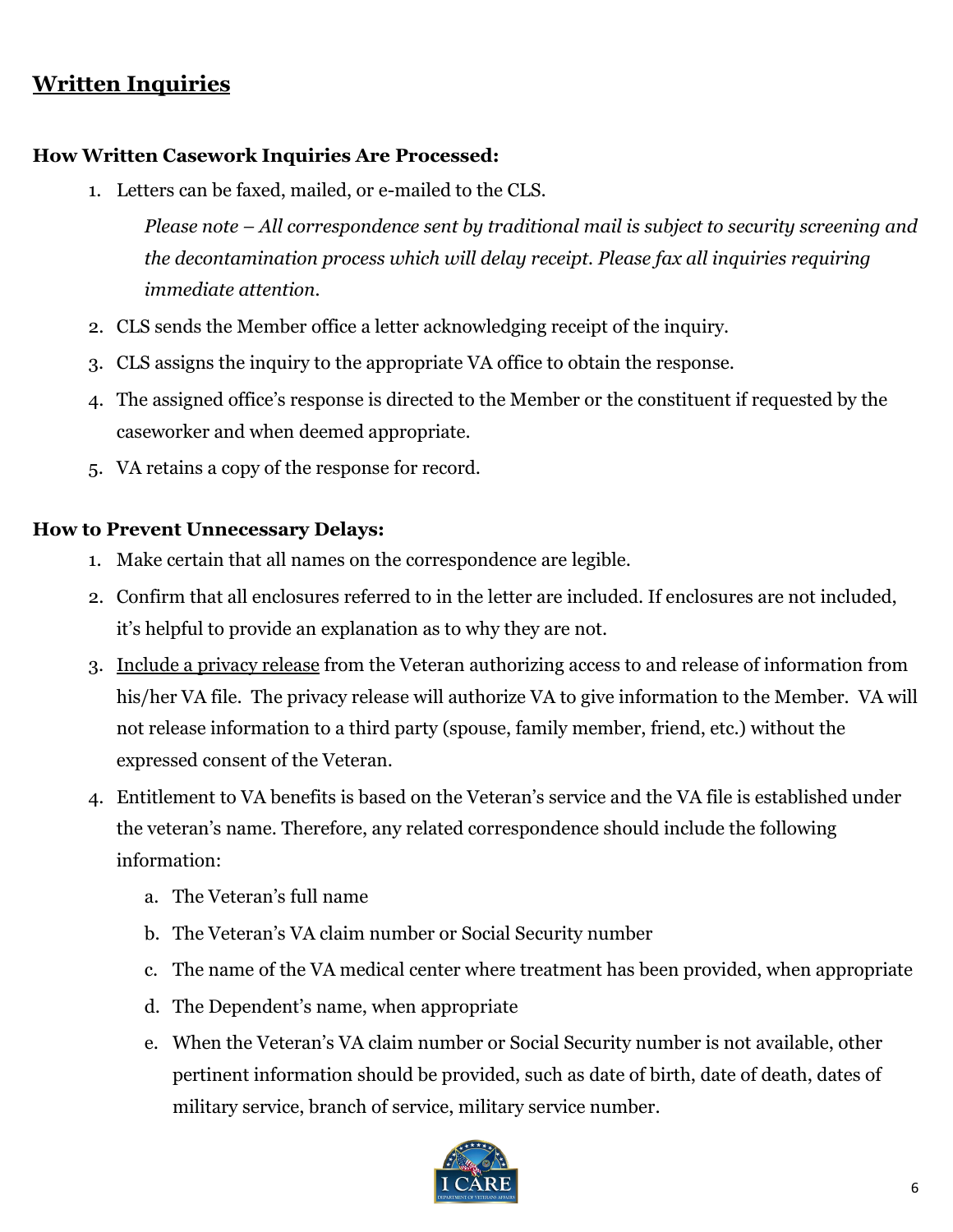## **Telephonic Inquiries**

#### **How Telephonic Casework Inquiries Are Processed:**

- 1. A Congressional Liaison Representative (CLR) will attempt to obtain from the caseworker, all necessary information in order to best respond to the inquiry.
- 2. The CLR will take the necessary steps to obtain the most complete and accurate response as quickly as possible for the caseworker.

#### **Response time:**

- 1. Whenever possible, the CLR will provide an immediate response.
- 2. When dealing with more complex inquiries, further research is often necessary. The CLR will attempt to provide an educated approximation of when the caseworker can expect the response.

#### **What does a caseworker do if they haven't received a response within the estimated time given by the CLR?**

- 1. CLS is always available to discuss with your caseworker, an inquiry and/or the status of a response to an inquiry.
- 2. The CLR who managed the inquiry will attempt to contact the caseworker to provide the status of an inquiry when a response takes longer than originally anticipated.

#### **How to Prevent Unnecessary Delays:**

Entitlement to VA benefits is based on the Veteran's service and the VA file is established under the Veteran's name. Caseworkers should have the following information available when calling for assistance:

- a. The Veteran's full name
- b. The Veteran's VA claim number or Social Security number
- c. The name of the VA medical center where treatment has been provided, when appropriate
- d. The Dependent's name, when appropriate
- e. When the Veteran's VA claim number or Social Security number is not available, other pertinent information should be provided, such as date of birth, date of death, dates of military service, branch of service, military service number.
- f. If the caseworker contacts CLS regarding a case with which he/she has been in contact with another VA office, please provide the name of the previous VA point of contact, and which office or department they work in.